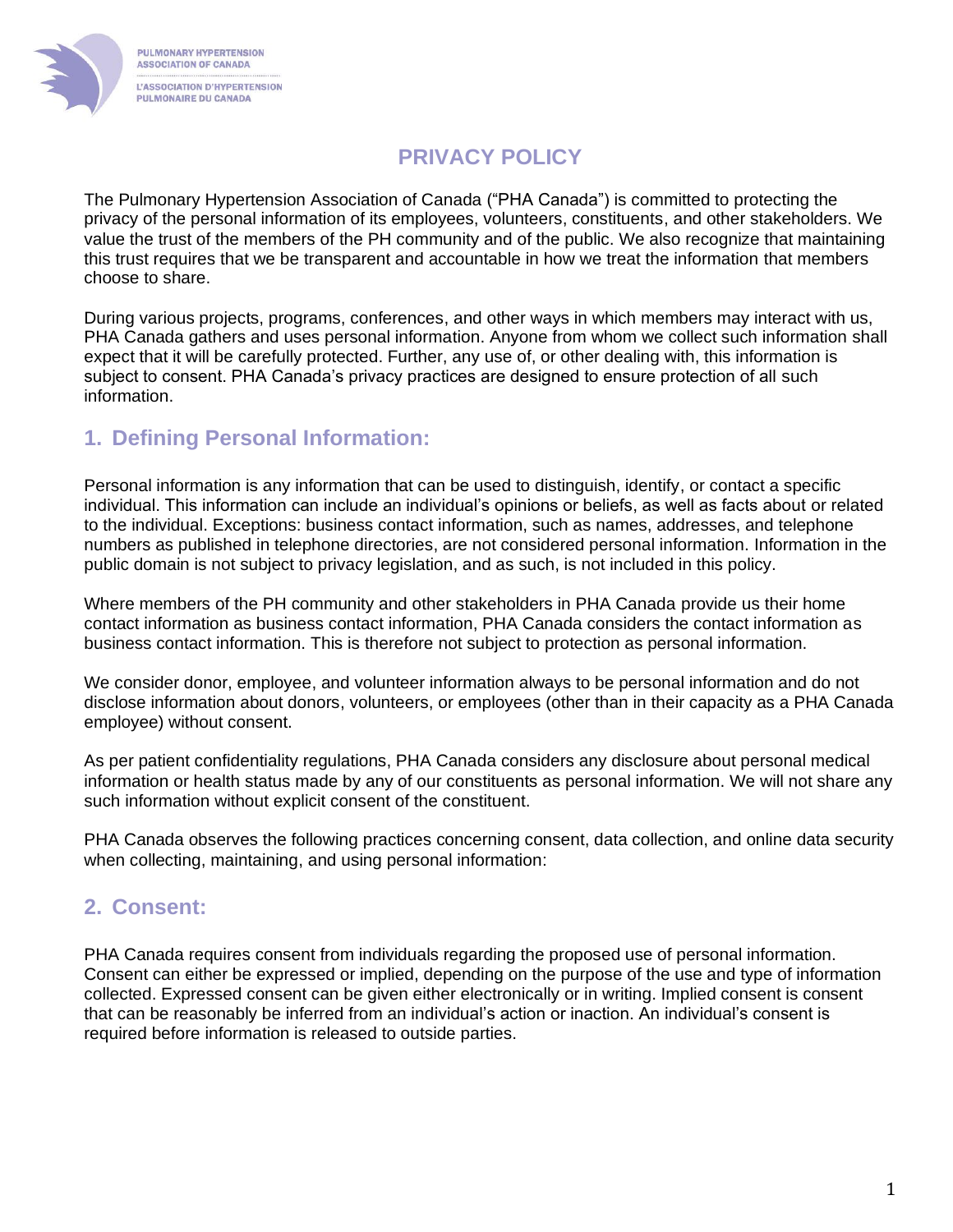

At PHA Canada, we require expressed consent for any photography, videography, or audio recording of our constituents. Expressed consent is also required for releasing names and other contact information to other constituents for the purposes of mutual support. Implied consent is sufficient with regards to mailing of PHA Canada materials and other such items that can be reasonably inferred may be of interest to an individual who has shared his/her contact information with us.

## **3. Data Collection**

## *Security Safeguards*

PHA Canada maintains all personal information collected from our constituents in a secured database. This information is kept strictly for the purposes of communication with our constituents and is never shared unless expressed consent is given.

Personal information gathered by PHA Canada shall be kept in confidence. PHA Canada staff and relevant volunteers shall be authorized to access personal information based only on their need to deal with the information for the reason(s) for which it was obtained.

We have put in place appropriate physical and electronic policies and procedures to safeguard and secure the information we collect through both physical and online means to protect privacy, ensure data accuracy, and assure correct use of information. Special protection shall be given to all records pertaining to anonymous donors. The confidentiality of donor and volunteer records shall endure after the relationship with the individual has ended.

All personal information is stored in PHA Canada's secure database and/or a secured online database, using industry standard technology. Access to either of these databases is limited to authorized staff and select authorized volunteers. All staff and volunteers sign a confidentiality agreement.

## *Third Party Release Protection*

We do not sell or share this information in any way with third parties (except as noted below). The Pulmonary Hypertension Association of Canada may allow access to database information by third parties providing technical services, such as email or IT support. In those instances, the third party is bound by the above terms and has agreed to hold information in confidence.

## *Limited Collection*

The collection of personal information is limited to that which is relevant and necessary to our programs, member services, and fundraising efforts. PHA Canada shall not make any unwarranted or intrusive inquiries into a donor or prospect's gift history or personal life. PHA Canada attributes all data it collects.

## *Limited Use, Disclosure, and Retention*

PHA Canada shall only use or disclose personal information for the purposes for which it was collected, unless expressed consent of the individual is given or as required by law. Personal information shall be retained only as long as necessary for the fulfillment of those purposes.